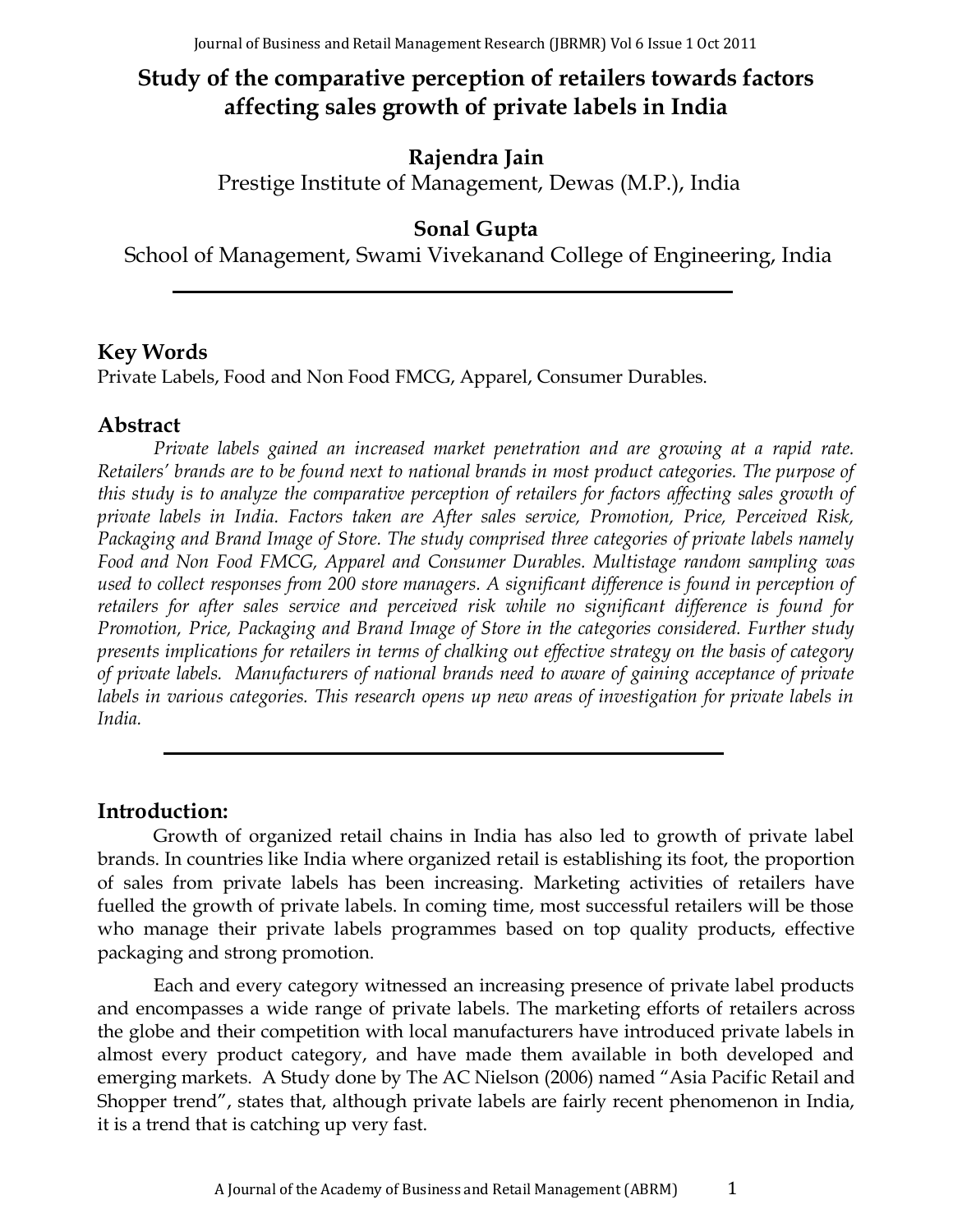## **Rationale**

As organized retail is growing by leaps and bounds in India, private labels gaining share in each and every category. However performance of private labels varies with category. Building a successful private-label brand is one of the important concerns for retailers. So it is essential to understand the category variation of factors which affects the sales growth of private labels. The study will serve the purpose by revealing the comparative perception of retailers towards impact of factors After sales service, Promotion, Price, Perceived Risk, Packaging and Brand Image of store towards sales growth of private labels amongst Food and Non Food FMCG, Apparel and Consumer Durables categories. Since not enough study has been done on private labels in India, this study will open the doors for the new research area, which will also help the retailers to successfully handle the private labels and in developing an effective strategy.

## **Objectives**

- 1. To compare the perception of retailers towards impact of After sales service on sales growth of private labels amongst Food and Non Food FMCG, Apparel and Consumer Durable categories.
- 2. To compare the perception of retailers towards impact of Promotion on sales growth of private labels amongst Food and Non Food FMCG, Apparel and Consumer Durable categories.
- 3. To compare the perception of retailers towards impact of Price on sales growth of private labels amongst Food and Non Food FMCG, Apparel and Consumer Durable categories.
- 4. To compare the perception of retailers towards impact of Perceived risk on sales growth of private labels amongst Food and Non Food FMCG, Apparel and Consumer Durable categories.
- 5. To compare the perception of retailers towards impact of Packaging on sales growth of private labels amongst Food and Non Food FMCG, Apparel and Consumer Durable categories.
- 6. To compare the perception of retailers towards impact of Brand image of store on sales growth of private labels amongst Food and Non Food FMCG, Apparel and Consumer Durable categories.

## **Hypotheses:**

**Following null hypotheses have been formulated based on objectives and literature review.**

- **H1.** There is no significant difference in the perception of retailers towards After sales service on sales growth of private labels amongst Food and Non Food FMCG, Apparel and Consumer Durable categories.
- **H2.** There is no significant difference in the perception of retailers towards Promotion on sales growth of private labels amongst Food and Non Food FMCG, Apparel and Consumer Durable categories.
- **H3.** There is no significant difference in the perception of retailers towards Price on sales growth of private labels amongst Food and Non Food FMCG, Apparel and Consumer Durable categories.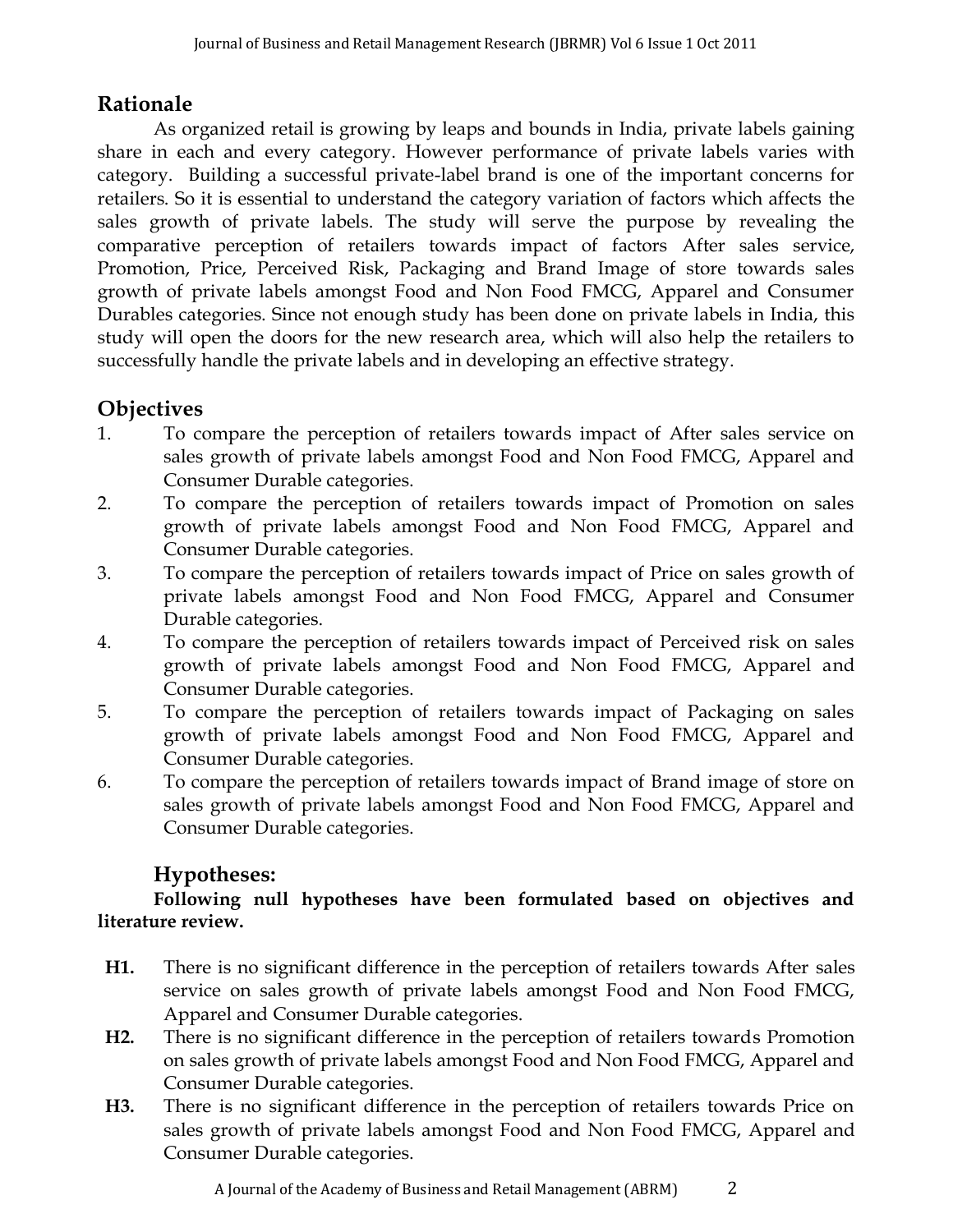- **H4.** There is no significant difference in the perception of retailers towards Perceived risk on sales growth of private labels amongst Food and Non Food FMCG, Apparel and Consumer Durable categories.
- **H5.** There is no significant difference in the perception of retailers towards Packaging on sales growth of private labels amongst Food and Non Food FMCG, Apparel and Consumer Durable categories.
- **H6.** There is no significant difference in the perception of retailers towards Brand image of store on sales growth of private labels amongst Food and Non Food FMCG, Apparel and Consumer Durable categories.

### **Literature review:**

Private Label's growth varies across product categories so it is critical to understand broader category dynamics for private labels. Inter-category differences are an important source of variation in private labels share [\(Batra and Sinha, 2000;](http://www.emeraldinsight.com/Insight/ViewContentServlet?contentType=Article&Filename=Published/EmeraldFullTextArticle/Articles/0890371101.html#b6) [Dhar and](http://www.emeraldinsight.com/Insight/ViewContentServlet?contentType=Article&Filename=Published/EmeraldFullTextArticle/Articles/0890371101.html#b18)  [Hoch, 1997,](http://www.emeraldinsight.com/Insight/ViewContentServlet?contentType=Article&Filename=Published/EmeraldFullTextArticle/Articles/0890371101.html#b18) Sethuraman 1992; Hoch and Banerji 1993; Dunn et al., 1986). [Batra and Sinha](http://www.emeraldinsight.com/Insight/ViewContentServlet?contentType=Article&Filename=Published/EmeraldFullTextArticle/Articles/0890371101.html#b6)  [\(2000\)](http://www.emeraldinsight.com/Insight/ViewContentServlet?contentType=Article&Filename=Published/EmeraldFullTextArticle/Articles/0890371101.html#b6) suggested that examining inter-category differences may provide further insight into the development of private labels. More than a decade ago, [Hoch and Banerji \(1993\)](http://www.emeraldinsight.com/Insight/ViewContentServlet?contentType=Article&Filename=Published/EmeraldFullTextArticle/Articles/0770250205.html#idb30) reported that the performance of private brands varied across different product categories, and this inter-category difference in private branding still exists.

Other studies indicate that category involvement also negatively influences consumer attachment to private label brands [\(Baltas and Doyle, 1998\)](http://www.emeraldinsight.com/Insight/ViewContentServlet?contentType=Article&Filename=Published/EmeraldFullTextArticle/Articles/0890371101.html#b5). Kyoung-Nan (2008) shed light on the inter-category differences in private brand sales, and reveals the effects of product characteristics across different levels of consumer value consciousness. Identifying product categories in which private brands are most likely to succeed is critical for retailers, especially in the current US context of changing private brand trends.

Glynn and Chen (2009) examined the category-level differences of both risk perception and brand loyalty effects on consumer proneness towards buying private label brands (PLBs). The results indicate that quality variability, price consciousness, pricequality association and brand loyalty influence consumer proneness to buy private label brands. Sethuraman (1992) showed that retail promotion on national brands reduces private label share and that share of private labels is smaller in categories with greater price competition among national brands. Jin, Suh and Gu (2005) examined the significant relationship and relative importance of the factors influencing private labels attitude and purchase intention in two product categories food and household appliance. It reveals that depending on the product category contribution of the factors varies.

Dhar and Hoch (1997) found that brand competition is a much more important determinant of private label share than retail competition. Raju, Sethuraman and Dhar (1995) proposed an analytical model to understand what makes a product category more conducive for store brand introduction. Model given by them helps in understanding cross category differences in market share of store brands. Ailawadi and Keller (2004) stated that store brands success is more category driven than consumer driven.

Dick, Jain and Richardson (1995) documented that perceived risk as an important factor in store brand purchasing behavior. Findings show that there is a significant difference between store brand prone and non-store brand prone shoppers with respect to the perceived risk associated with buying store brands. Narasimhan and Wilcox (1998)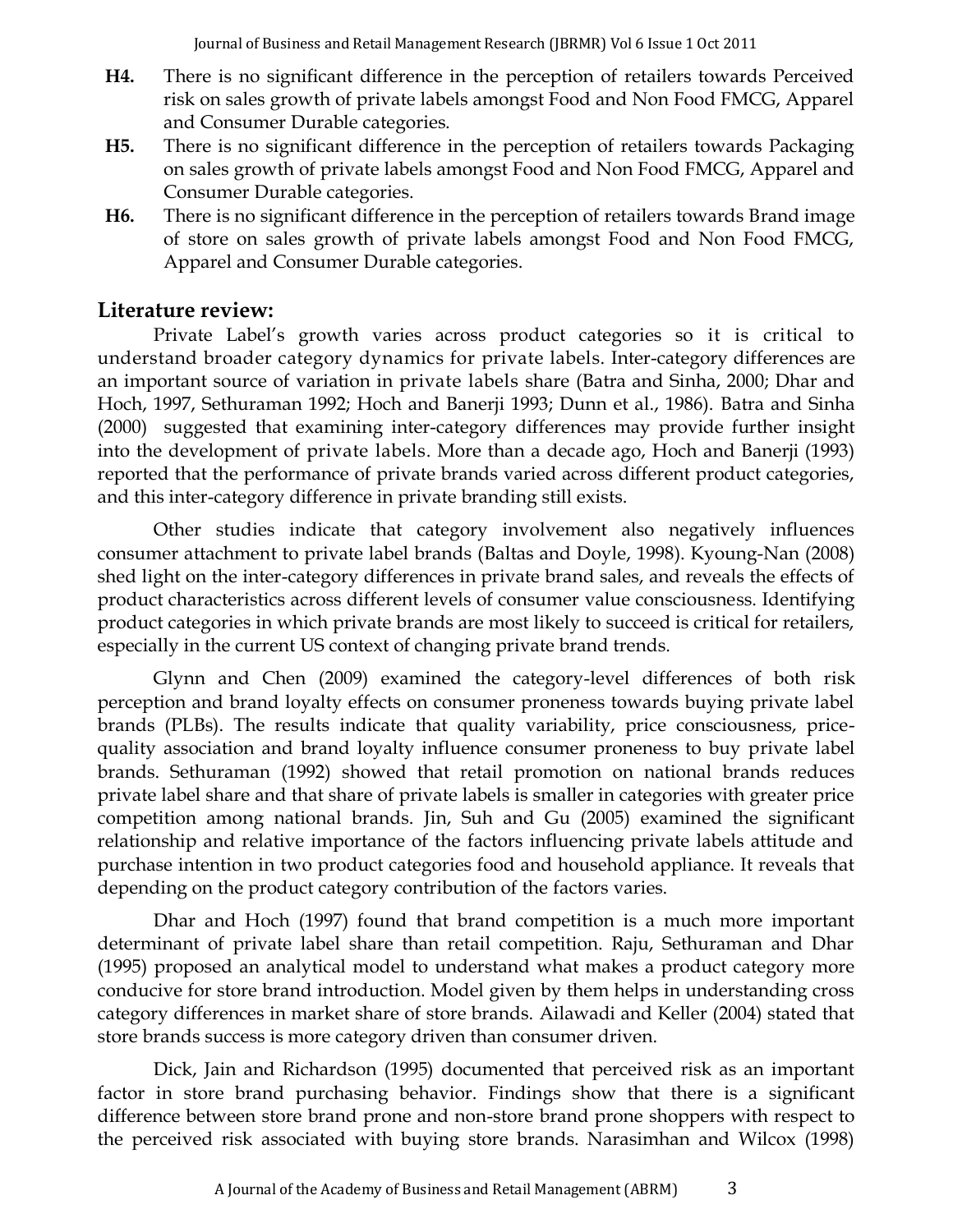argued that the degree of perceived risk increases with the degree of perceived quality variation across brands in that category. d'Astous and Saint-Louis (2005) observed that store-branded clothes like national brands, use advertising, celebrity endorsements, designer names, and other promotional retail techniques in order to create a distinct personality.

## **Research methodology**

The methodology for the study is quantitative in nature. The study comprised three categories of private labels namely Food and Non Food FMCG, Apparel and Consumer Durables. These three categories were chosen as they occupy the major share of private labels in other words private labels are majorly present in these three categories.

## **1 The study is carried out with multistage random sampling**

In first stage, stratified random sampling is used. All the major retail chains having private labels were classified according to the category in which their private labels are present. Categories taken for the study are Food and Non food FMCG, Apparels and Consumer Durables. In second stage, total number of stores comprised stores of all the chain for each category was calculated then proportionate sampling was applied to have proper representation of private labels in each category.

In third stage, again proportionate sampling was applied to take the total no. of stores of each individual retail chain within each category. Sampling units (Retail Stores) of each chain were selected on the basis of random sampling. Data was collected using self administered questionnaire as the research instrument by sample survey method.

Questionnaires were sent to store managers of retail stores having private labels in selected categories. Sample size was 200.

## **2 Reliability and validity test**

A **pilot test** is conducted on very small sample and instrument is designed and redesigned to avoid the systematic errors. It is also used to see whether the scores are behaving as expected. Standardization process was applied which includes item analysis, reliability and validity. Total correlation was calculated and all the items were found to be having significant relationship with the total. Hence all the items were retained. Split half reliability was calculated to check the reliability and found to be .76 which is high. Validity is checked by face validity and content validity by the help of experts.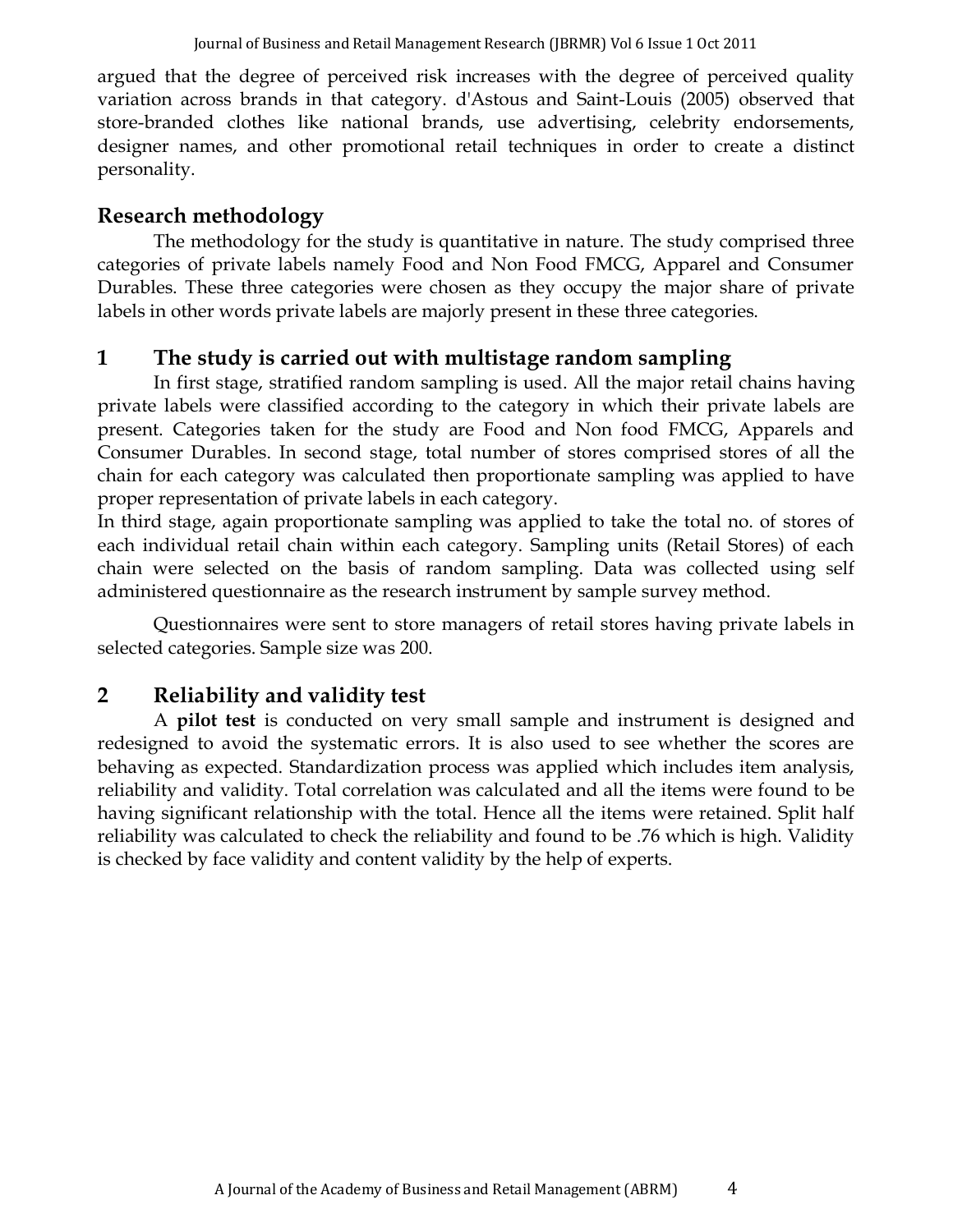## **Data analysis:**

### **1 Comparative perception of retailers towards impact of after sales service on sales growth of private labels**

The first objective of the study was, to compare the perception of retailers towards impact of after sales service on sales growth of private labels amongst Food and Non Food FMCG, Apparel and Consumer Durables categories.

For this ANOVA was applied. The results are given in **Table No. 1.**

|         | 1921 - 1931 - 1941 - 1941 - 1942 - 1944 - 1944 - 1944 - 1944 - 1944 - 1944 - 1944 - 1944 - 1944 - 1944 - 1944<br><u>VI ILITO TILIDI ILITO DULO DU TITU</u> |         |     |        |        |  |  |  |
|---------|------------------------------------------------------------------------------------------------------------------------------------------------------------|---------|-----|--------|--------|--|--|--|
|         | <b>ANOVA</b>                                                                                                                                               |         |     |        |        |  |  |  |
|         | Sum of Squares<br>df<br>Mean Square<br>F                                                                                                                   |         |     |        |        |  |  |  |
|         | <b>Between Groups</b>                                                                                                                                      | 569.34  |     | 284.67 | 12.588 |  |  |  |
| f1total | <b>Within Groups</b>                                                                                                                                       | 4455.14 | 197 | 22.615 |        |  |  |  |
|         | Total                                                                                                                                                      | 5024.48 | 199 |        |        |  |  |  |

#### **Table No. 1: Summary of ANOVA for After Sales Service**

#### **(Source: Primary Data)**

From the Table No. 1, it can be seen that the F-value of 12.588 is significant at 0.01 level with df equal to 2/197. It means there is a significant difference in perception of retailers for after sales service in Food and Non Food FMCG, Apparel and Consumer Durables categories. Therefore the null hypothesis **H1:** There is no significant difference in the perception of retailers towards after sales service on sales growth of private labels amongst Food and Non Food FMCG, Apparel and Consumer Durables categories, is rejected.

Further to know the difference within the group Bonferroni test was applied. The results are given in the **Table No**. **2.**

|                |               |          | Bonferroni Test for Factor After Sales Service |         |          |           |                            |
|----------------|---------------|----------|------------------------------------------------|---------|----------|-----------|----------------------------|
| Depende        | Categor       | Category | Mean                                           | Std.    |          |           | 95% Confidence<br>Interval |
| nt<br>Variable | y of Pvt      | of Pvt   | Difference<br>$(I-J)$                          | Error   | Sig.     | Lower     | Upper                      |
|                | Label         | Label    |                                                |         |          | Bound     | Bound                      |
|                |               | 2        | $-3.02000*$                                    | 0.79575 | 0.001    | $-4.9414$ | $-1.0986$                  |
|                |               | 3        | $-4.20000*$                                    | 1.04188 | $\Omega$ | $-6.7157$ | $-1.6843$                  |
| f1total        | $\mathcal{P}$ |          | 3.02000*                                       | 0.79575 | 0.001    | 1.0986    | 4.9414                     |
|                |               | 3        | $-1.18$                                        | 1.16486 | 0.937    | $-3.9927$ | 1.6327                     |
|                |               |          | 4.20000*                                       | 1.04188 | $\Omega$ | 1.6843    | 6.7157                     |
|                | 3             | റ        | 1.18                                           | 1.16486 | 0.937    | $-1.6327$ | 3.9927                     |

#### **Table No. 2**

#### **(Source: Primary Data)**

Results show that there is a significant difference in retailers perception for After Sales Service between category Food and Non Food FMCG and category Apparel (.001<.05), and also there is a significant difference between category Food and Non Food FMCG and Consumer Durables (0<.05), while there is no significant difference between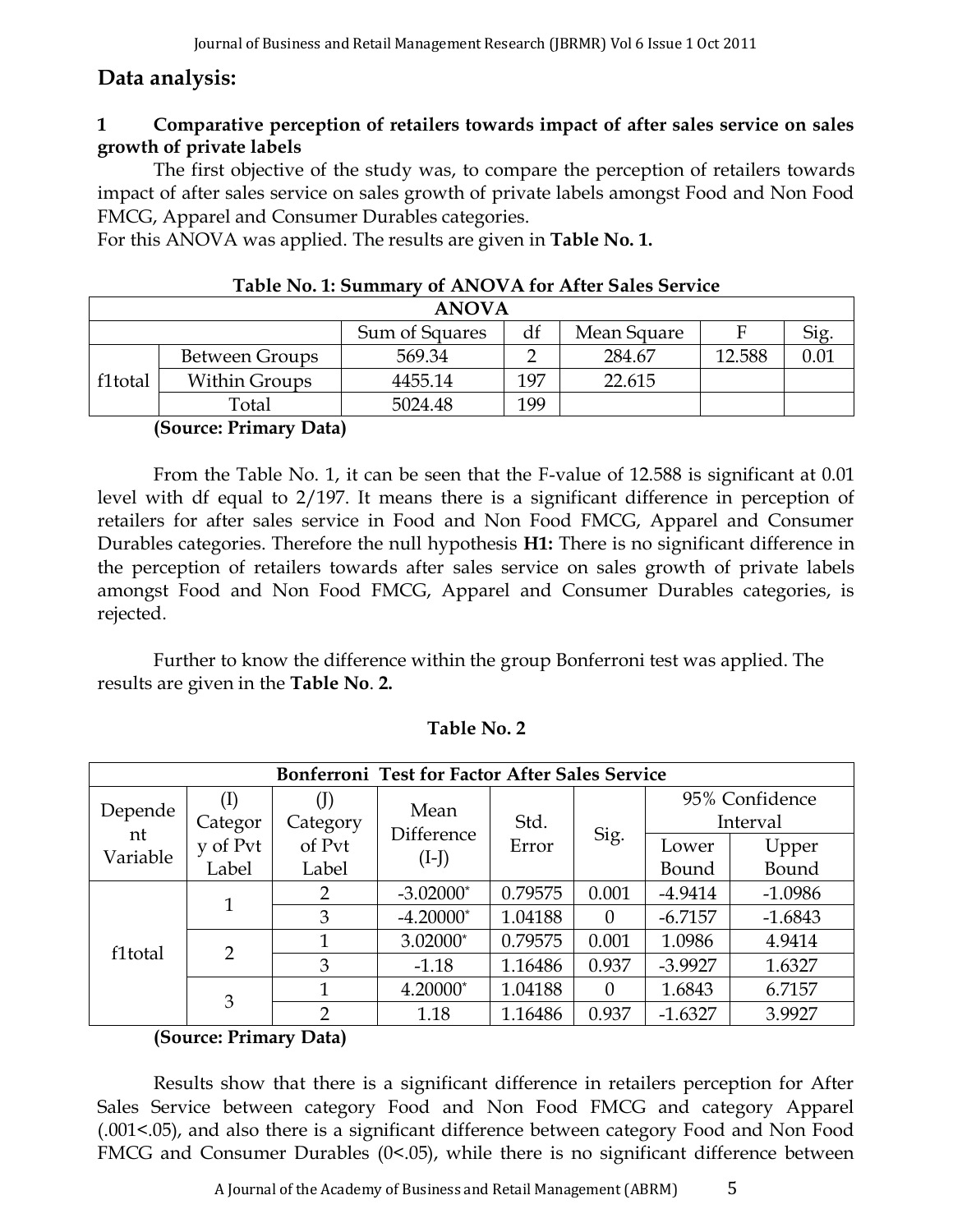category Apparel and category Consumer Durables (.937>.05). This shows that after sales service is more important factor in Consumer Durables and Apparel than Food and Non Food FMCG.

### **2 Comparative perception of retailers towards impact of promotion on sales growth of private labels**

The second objective of the study was, to compare the perception of retailers towards impact of promotion on sales growth of private labels amongst Food and Non Food FMCG, Apparel and Consumer Durables categories**.** 

For this ANOVA was applied. The results are given in **Table No. 3**.

|                      |                   |                   | <b>ANOVA</b> |                |       |       |
|----------------------|-------------------|-------------------|--------------|----------------|-------|-------|
|                      |                   | Sum of<br>Squares | df           | Mean<br>Square | F     | Sig.  |
|                      | Between<br>Groups | 15.463            | 2            | 7.731          | 0.375 | 0.688 |
| f <sub>2</sub> total | Within<br>Groups  | 4061.732          | 197          | 20.618         |       |       |
|                      | Total             | 4077.195          | 199          |                |       |       |

### **Table No. 3: Summary of ANOVA for Promotion**

### **(Source: Primary Data)**

From the Table No.3, it can be seen that the F-value of .375 is not significant. It means there is no significant difference in perception of retailers for Promotion in Food and Non Food FMCG, Apparel and Consumer Durables categories. Therefore the null hypothesis H2:There is no significant difference in the perception of retailers towards Promotion on sales growth of private labels amongst Food and Non Food FMCG, Apparel and Consumer Durables categories, is not rejected.

It implies that retailers' perception towards impact of promotion do not vary amongst categories Food and Non Food FMCG, Apparel and Consumer Durables.

### **3 Comparative perception of retailers towards impact of pricing on sales growth of private labels**

The **third objective** of the study was, to compare the perception of retailers towards impact of pricing on sales growth of private labels amongst Food and Non Food FMCG, Apparel and Consumer Durables categories.

For this ANOVA was applied. The results are given in **Table No. 4**.

|                                                |                          |         | <b>ANOVA</b>  |        |       |       |
|------------------------------------------------|--------------------------|---------|---------------|--------|-------|-------|
| Sum of<br>Mean<br>df<br>F<br>Square<br>Squares |                          |         |               | Sig.   |       |       |
|                                                | <b>Between</b><br>Groups | 71.715  | $\mathcal{D}$ | 35.857 | 2.896 | 0.058 |
| f3total                                        | Within<br>Groups         | 2439.44 | 197           | 12.383 |       |       |

**Table No. 4: Summary of ANOVA for Price**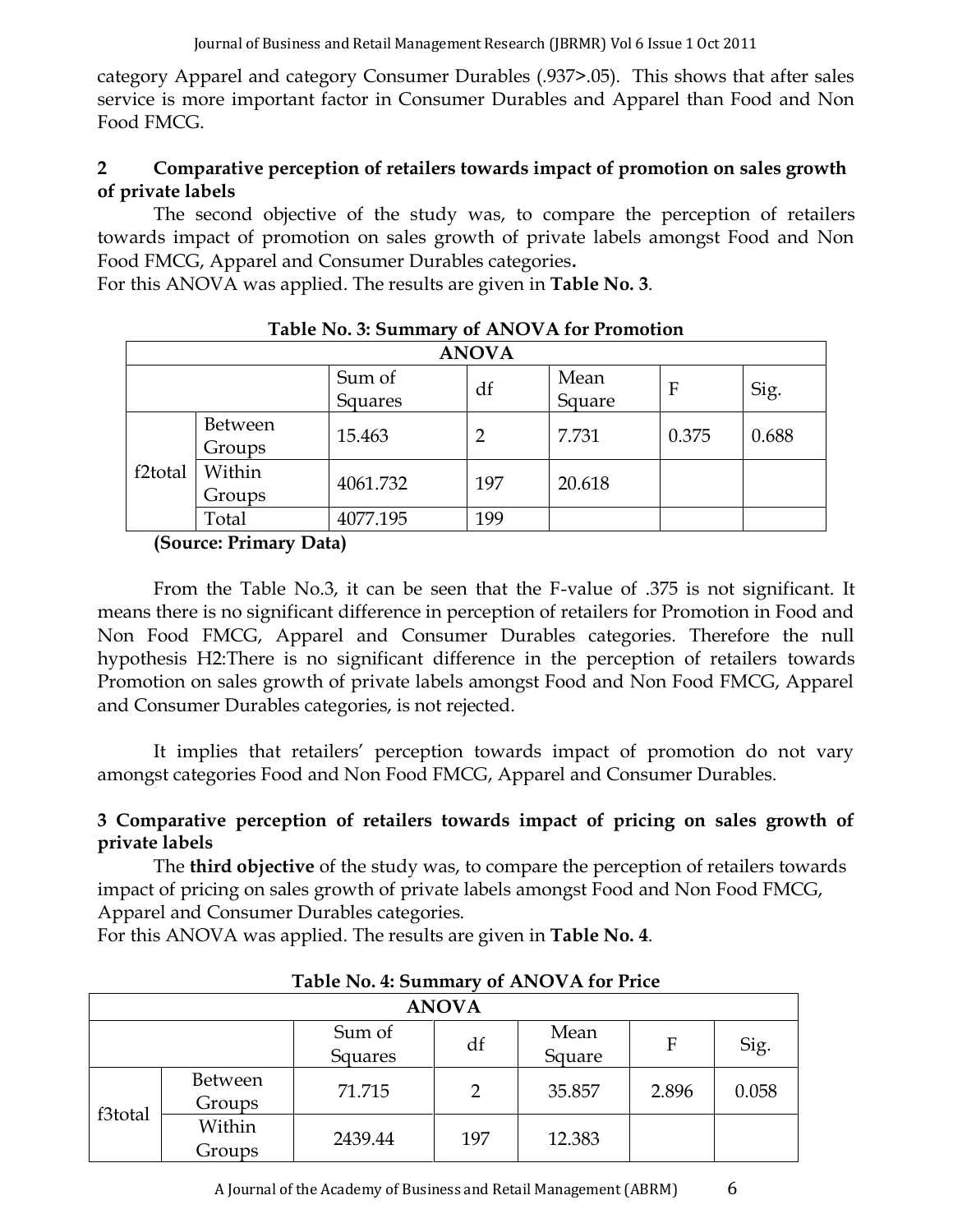| Ē                      | 1 Q Q |  |  |
|------------------------|-------|--|--|
| (Source: Primary Data) |       |  |  |

From the Table No. 4, it can be seen that the F-value of 2.896 is not significant. It means there is no significant difference in perception of retailers towards impact of Price in Food and Non Food FMCG, Apparel and Consumer Durables categories. Therefore the null hypothesis H3: There is no significant difference in the perception of retailers towards price on sales growth of private labels amongst Food and Non Food FMCG, Apparel and Consumer Durables categories, is not rejected.

It implies that retailers' perception towards impact of Pricing does not vary amongst categories Food and Nonfood FMCG, Apparel and Consumer Durables.

#### **4 Comparative perception of retailers towards impact of Perceived Risk on sales growth of private labels**

The **fourth objective** of the study was, to compare the perception of retailers towards impact of Perceived Risk on sales growth of private labels amongst Food and Non Food FMCG, Apparel and Consumer Durables categories.

For this ANOVA was applied. The results are given in **Table No. 5**.

| Table No. 5: Summary of ANOVA for Perceived Risk |                          |                   |              |                |       |      |
|--------------------------------------------------|--------------------------|-------------------|--------------|----------------|-------|------|
|                                                  |                          |                   | <b>ANOVA</b> |                |       |      |
|                                                  |                          | Sum of<br>Squares | df           | Mean<br>Square | F     | Sig. |
|                                                  | <b>Between</b><br>Groups | 154.732           | 2            | 77.366         | 7.718 | 0.01 |
| f4total                                          | Within<br>Groups         | 1974.768          | 197          | 10.024         |       |      |
|                                                  | Total                    | 2129.5            | 199          |                |       |      |

#### **Table No. 5: Summary of ANOVA for Perceived Risk**

#### **(Source: Primary Data)**

From the Table No. 5, it can be seen that the F-value of 7.718 is significant at 0.01 levels with df equal to 2/197. It means there is a significant difference in perception of retailers for Perceived Risk in Food and Non Food FMCG, Apparel and Consumer Durables categories. Therefore the null hypothesis H4: There is no significant difference in the perception of retailers towards Perceived Risk on sales growth of private labels amongst Food and Non Food FMCG, Apparel and Consumer Durables categories, is rejected.

Further to know the difference within the group Bonferroni test was applied. The results are given in the **Table No. 6**:

| Table No. 6                                                                |  |  |      |      |  |                |  |
|----------------------------------------------------------------------------|--|--|------|------|--|----------------|--|
| <b>Bonferroni Test for Factor Perceived Risk</b>                           |  |  |      |      |  |                |  |
| Depende                                                                    |  |  | Mean | Std. |  | 95% Confidence |  |
| Sig.<br>Error<br><b>Difference</b><br>Categor<br>Categor<br>Interval<br>nt |  |  |      |      |  |                |  |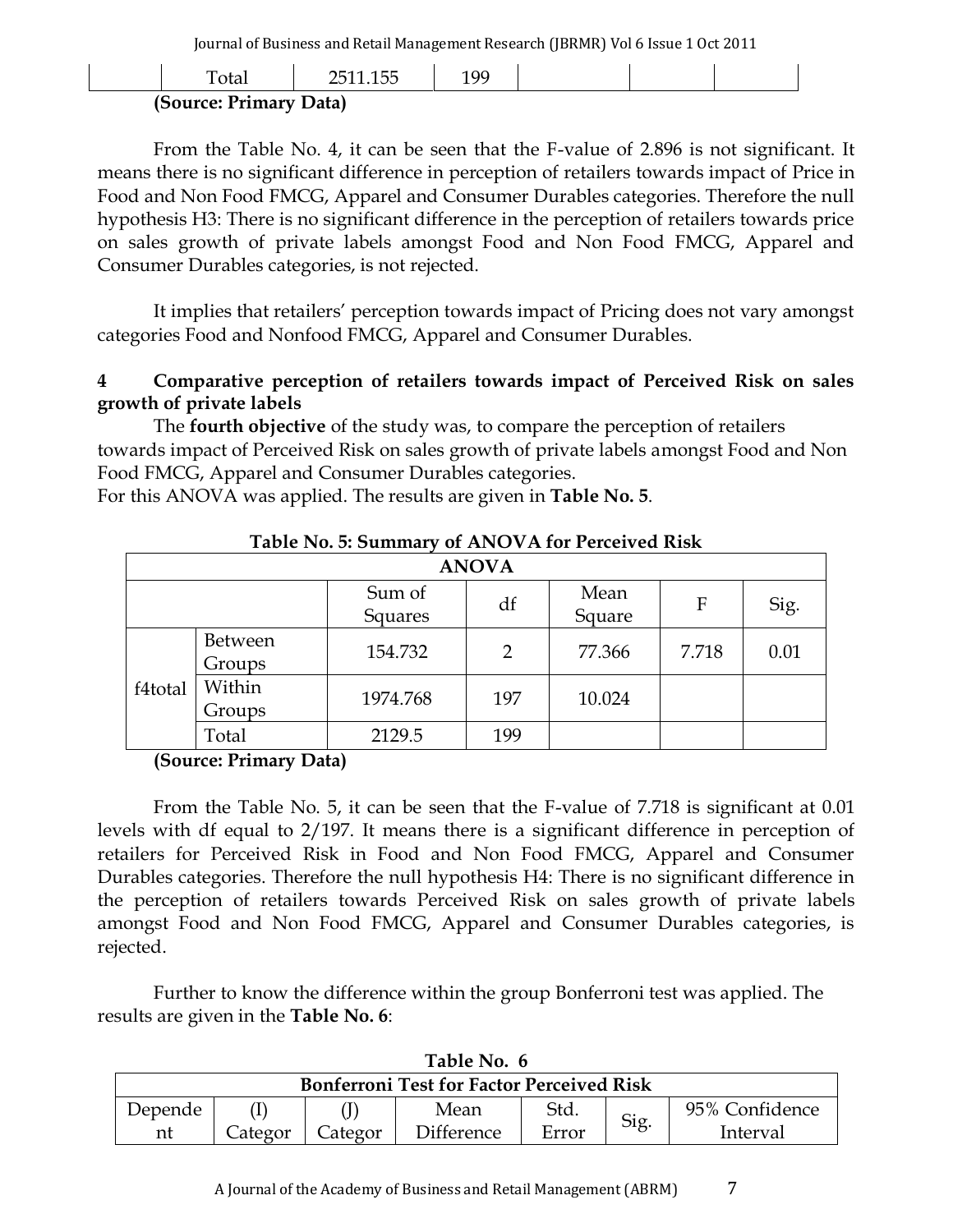| Variable | y of Pvt | y of Pvt | $(I-J)$     |         |          | Lower     | Upper     |
|----------|----------|----------|-------------|---------|----------|-----------|-----------|
|          | Label    | Label    |             |         |          | Bound     | Bound     |
|          |          | 2        | 1.136       | 0.52979 | 0.1      | $-0.1432$ | 2.4152    |
|          |          | 3        | $-1.90400*$ | 0.69366 | 0.02     | $-3.5789$ | $-0.2291$ |
| f4total  |          |          | $-1.136$    | 0.52979 | 0.1      | $-2.4152$ | 0.1432    |
|          | 2        | 3        | $-3.04000*$ | 0.77553 | $\theta$ | $-4.9126$ | $-1.1674$ |
|          | 3        |          | 1.90400*    | 0.69366 | 0.02     | 0.2291    | 3.5789    |
|          |          | າ        | 3.04000*    | 0.77553 | $\theta$ | 1.1674    | 4.9126    |

#### **(Source: Primary Data)**

Results show that there is a significant difference(.02<.05) in the perception of retailers towards impact of perceived risk between category Food and Non Food FMCG and category Consumer Durables, and also in between category Apparel and Consumer Durables (0<.05), while there is no significant difference between Food and Non Food FMCG and Apparel (.1>.05). This shows that Perceived risk is more important in consumer durables than Food and Non Food FMCG, Apparel and Consumer Durables.

### **5 Comparative perception of retailers towards impact of Packaging on sales growth of private labels**

The **fifth objective** of the study was to compare the perception of retailers towards impact of Packaging on sales growth of private labels amongst Food and Non Food FMCG, Apparel and Consumer Durables categories.

For this ANOVA was applied. The results are given in **Table No. 7**.

| ה--ה-   |                   |                                 |                |                |              |       |
|---------|-------------------|---------------------------------|----------------|----------------|--------------|-------|
|         |                   |                                 | <b>ANOVA</b>   |                |              |       |
|         |                   | Sum<br><sub>ot</sub><br>Squares | df             | Mean<br>Square | $\mathbf{F}$ | Sig.  |
|         | Between<br>Groups | 44.415                          | $\overline{2}$ | 22.208         | 1.969        | 0.142 |
| f5total | Within<br>Groups  | 2221.54                         | 197            | 11.277         |              |       |
|         | Total             | 2265.955                        | 199            |                |              |       |

### **Table No. 7: Summary of ANOVA for Packaging**

### **(Source: Primary Data)**

From the **Table No. 7**, it can be seen that the F-value of 1.969 is not significant. It means there is no significant difference in perception of retailers for Packaging in Food and Non Food Apparel and Consumer Durables categories. Therefore the null hypothesis H5: There is no significant difference in the perception of retailers towards Packaging on sales growth of private labels amongst Food and Non Food FMCG, Apparel and Consumer Durables categories, is not rejected. It implies that retailers' perception towards impact of Packaging do not vary between categories Food and Nonfood FMCG, Apparel and Consumer Durables.

### **6 Comparative perception of retailers towards impact of Brand Image of Store on sales growth of private labels**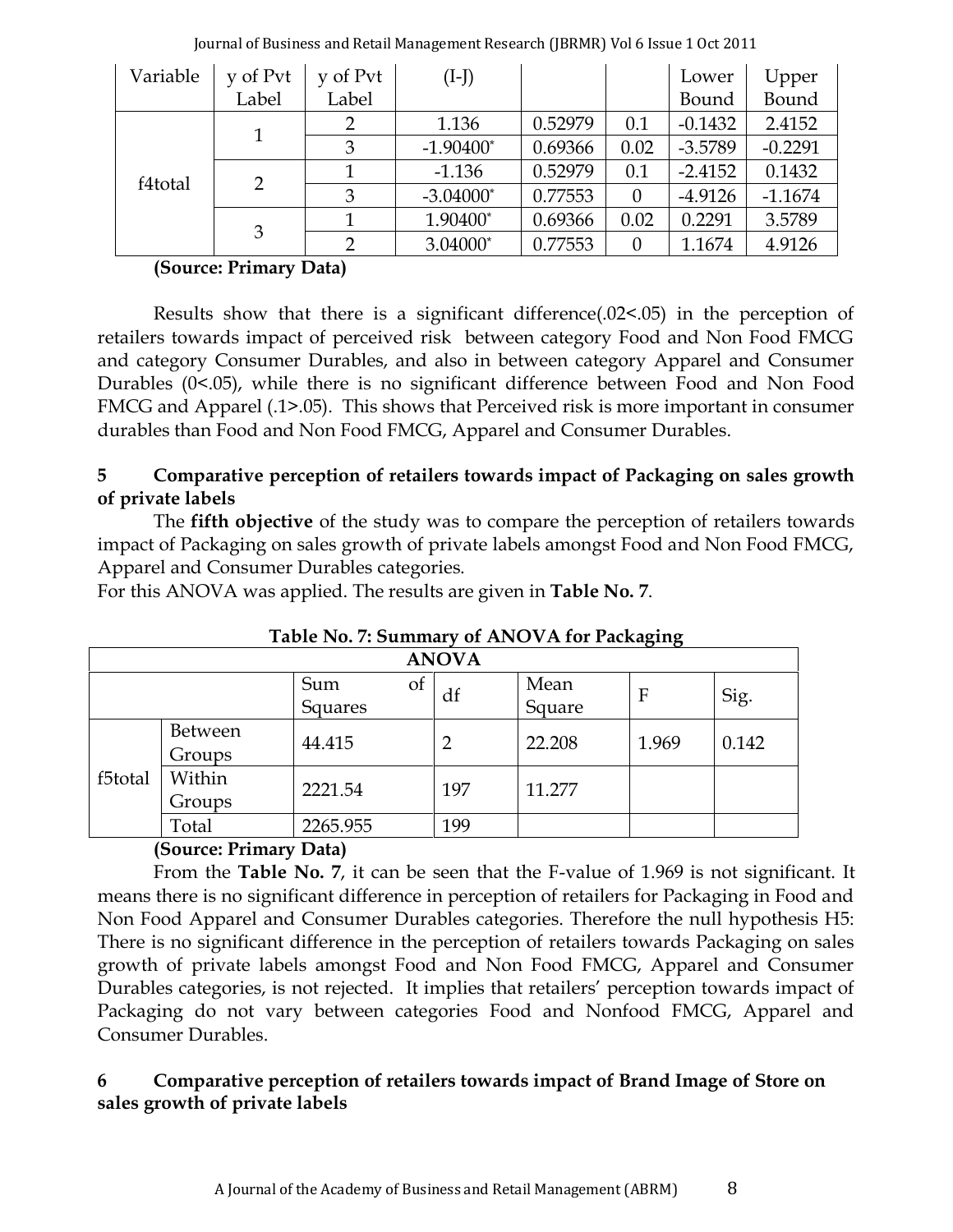The **sixth objective** of the study was, to compare the perception of retailers towards impact of Brand Image of Store on sales growth of private labels amongst Food and Non Food FMCG, Apparel and Consumer Durables categories.

|         |                   |                      | <b>ANOVA</b>   |                |              |       |
|---------|-------------------|----------------------|----------------|----------------|--------------|-------|
|         |                   | Sum<br>Οt<br>Squares | df             | Mean<br>Square | $\mathbf{F}$ | Sig.  |
|         | Between<br>Groups | 35.208               | $\overline{2}$ | 17.604         | 2.792        | 0.064 |
| f6total | Within<br>Groups  | 1242.292             | 197            | 6.306          |              |       |
|         | Total             | 1277.5               | 199            |                |              |       |

| For this ANOVA was applied. The results are given in <b>Table No. 8.</b> |                                                        |
|--------------------------------------------------------------------------|--------------------------------------------------------|
|                                                                          | Table No. 8: Summary of ANOVA for Brand Image of store |

**(Source: Primary Data)**

From the **Table No. 8**, it can be seen that the F-value of 2.792 is not significant. It means there is no significant difference in perception of retailers for brand image of store in Food and Non Food Apparel and Consumer Durables categories. Therefore the null hypothesis **H6**: There is no significant difference in the perception of retailers towards brand image of store on sales growth of private labels amongst Food and Non Food FMCG, Apparel and Consumer Durables categories, is not rejected.

It implies that retailers' perception towards impact of brand image of store do not vary between categories Food and Nonfood FMCG, Apparel and Consumer Durables.

### **Discussions and conclusion**

Study shows that perceived risk and After Sales Service are the only factors which show the category variation amongst these categories. Sayman, S., Raju, J.S. (2004), indicated that category differences are a function of the private label share and the price gap with national brands. Category characteristics affect the number of store brands offered by the retailer. Glynn and Chen (2009) examined the category-level differences of both risk perception and brand loyalty effects on consumer proneness towards buying private label brands (PLBs).

Putsis and Dhar (2001) stated that promotions can indeed increases category expenditure, although the impact of any promotion on expenditure will depend heavily upon the specific category, market and type of promotion. However present research in contrast does not show any category variation for promotion from retailers' perspective.

According to Glynn, Chen, (2009), price consciousness may be related to price variation of all brands within the category. Dhar and Hoch (1997) found the price differential is smaller in categories where the private label has a higher share of the market. Specifically, this applies to price-elastic categories. In contrast pricing does not show variation in retailers' perspective amongst categories Food and Non Food FMCG, Apparel and Consumer Durables in the present study. Present study shows retailers' perception for perceived risk varies from Consumer Durables to Food and Non Food FMCG, also from Apparel to Consumer Durables but does not vary between Food and Non Food FMCG and Apparel.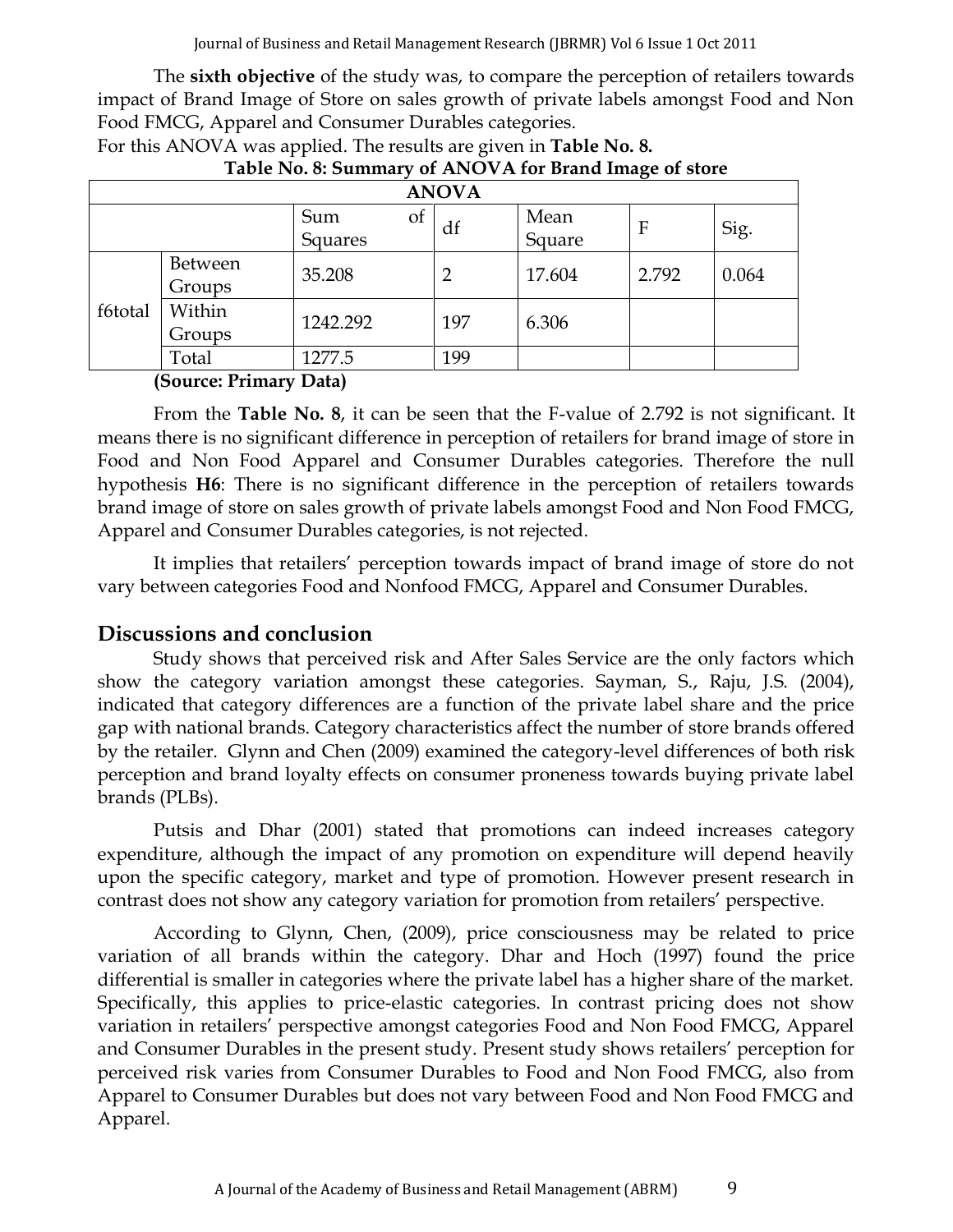[Hoch and Shumeet \(1993\)](http://www.emeraldinsight.com/Insight/ViewContentServlet?contentType=Article&Filename=Published/EmeraldFullTextArticle/Articles/3020020103.html#b23) found that private label brand share was lower in categories where the quality concern of store brands was high. Supporting this notion, previous studies, such as [Narasimhan and Ronald \(1998\)](http://www.emeraldinsight.com/Insight/ViewContentServlet?contentType=Article&Filename=Published/EmeraldFullTextArticle/Articles/3020020103.html#b34) have argued that the degree of perceived risk increases with the degree of perceived quality concern across brands in product category. In fact, [Batra and Sinha \(2000\)](http://www.emeraldinsight.com/Insight/ViewContentServlet?contentType=Article&Filename=Published/EmeraldFullTextArticle/Articles/0890340104.html#idb5) found that private label brand purchases in a category increase when consumers perceive reduced consequences of making a mistake in brand choice in that category, and when that category has more 'search' than 'experience' characteristics. Present study shows the similarity with these studies in terms of variation of perceived risk with category in the present study.

Researches are lacking in terms of packaging and its role in category variation. According to present research retailers perception for packaging does not vary for Food and Non Food FMCG, Apparel and Consumer Durables. In contrast according to Underwood, Klein and Burke (2001) empirical results from a virtual reality simulation show that package pictures increase shoppers' attention to the brand. However this effect is contingent, occurring only for low familiarity brands (private-label brands) within product categories that offer a relatively high level of experiential benefits.

Results of present study reveal that brand image of store do not vary amongst categories Food and Non Food FMCG, Apparel and Consumer Durable. Many researches not taken store image for category variation but they extended it to store loyalty like according to Labeaga, Lado, and Martos (2007) the degree of store brand loyalty differs across categories, thus concluded that loyalty is a consumer behaviour that varies across categories and across store brands. However this is not considered in the present research as Indian private label market is yet to come at the stage of brand loyalty.

## **Scope and limitations**

Since the scope of present study is limited to three product categories, it can be extended to other categories as well. In the light of present findings it has become apparent that category has an important role in terms of variation of certain factors hence more categories can be studied to expand the scope of the study. Another area of further exploration is triggered by present study in terms of conducting researches by taking into considerations of strategic effect of National vs Private labels. By considering the present research as a base further research on private labels can be carried out specifically for a private labels of specially a particular retail chain.

### **References:**

- ACNielsen (2006). *Asia Pacific Retail and Shopper trend*. accessed, February 2009, retrieved from http://au.nielsen.com/site/documents/AP\_2006\_ShopperTrends.pdf
- Ailawadi, K.L. & Keller, K.L. (2004). Understanding retail branding: conceptual insights and research priorities. *Journal of Retailing.* 80 (3), 331-342.
- [Baltas, G., & Doyle, P. \(1998\). An empirical analysis of private brand demand recognising](http://dx.doi.org/10.1038/sj.jors.2600591)  [heterogeneous preferences and choice dynamics.](http://dx.doi.org/10.1038/sj.jors.2600591) *Journal of the Operational Research Society.* [49\(8\), 790-798.](http://dx.doi.org/10.1038/sj.jors.2600591)
- Batra, R., & Sinha, I. (2000). Consumer-level factors moderating the success of private label brands. *Journal of Retailing*. 76, 175-191.
- d'Astous, A., & Saint-Louis, O. (2005). National versus store brand effects on consumer evaluation of a garment. *Journal of Fashion Marketing and Management*. 9(3), 306-317